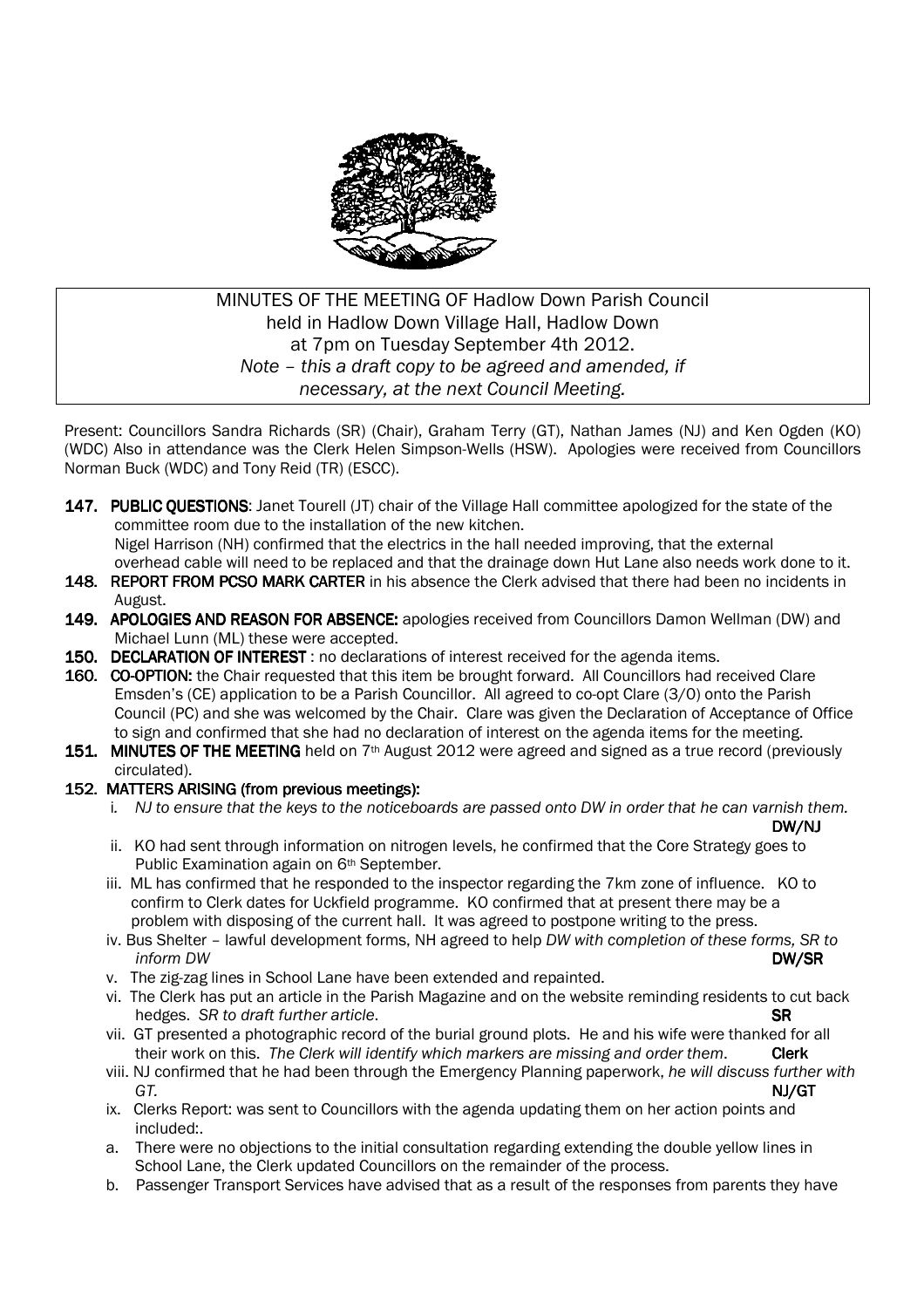decided to move the drop off point in the afternoons from the School Lane junction to the bus stop by the village sign. They will inform the operator and parents of their decision.

### 153. PLANNING:

### GRANTED PLANNING PERMISSION: GRANTED PLANNING PERMISSION:

 i. WD/2012/1329/F – ST MARKS CE PRIMARY SCHOOL – 2 air conditioning units to be located on the flat roof over the main entrance area.

## REFUSED PLANNING PERMISSION:

- i. WD/2012/0554/FR LAND TO WEST OF SCOCUS BARN, FIVE ASHES siting of pig sty, log store, caravan and shipping container.
- 154. REPORT FROM CLLR. KEN OGDEN WDC: KO confirmed that he had received a paper relating to the Habitat law and the reasons for refusing a planning application, *he will copy to the Clerk*. KO
- 155. BANK RECONCILIATION: for 28<sup>th</sup> August 2012 agreed and signed.

### 156. OTHER FINANCE MATTERS –

- i. KO confirmed that WDC have not yet held their meeting regarding council tax benefits, this is due at the end of September, the PC will be updated on the outcome.
- ii. Village Hall electrics the Clerk had received a request from the Chair of the Village Hall committee for the PCs financial support for some urgent electrical work that needs to be undertaken at the Village Hall.

#### Standing Orders suspended

 A discussion was held on the work that needs to be undertaken and the PC were asked to pay the full cost. 1 quote has been received and the PC asked for 2 further quotes, JT & NH to obtain. It was felt by members of the PC that they should support the VH committee. NH updated the PC on the work required on the external cable. The quote they have received doesn't include the cost of digging a trench. JT highlighted that there may be problems with access to the meter in the future. Concern was expressed over the amount of time it could take before the work commences, it was agreed that if necessary an extra PC meeting would be held.

#### Standing orders reinstated

158. HUT LANE DRAINAGE – SR had held a meeting regarding the drainage in Hut Lane. She had also investigated what conditions WDC had imposed regarding drainage and whether these had been discharged.

### Standing orders suspended

 KO confirmed that he had spoken to the Heads of Planning and Building Control and they were investigating.

 SR thanked Paul James for producing a specification for the drainage work that was required. The *Clerk will arrange for 3 quotes to be obtained for this work.* **Clerk Clerk**  It was agreed that *SR would write to the head of Planning at WDC to request that he investigate whether*  all the conditions were complied with.  $\mathsf{SR}$ 

- 157. NEW COMMUNITY CENTRE next meeting at the end of September.
- 159. PLAYING FIELD DRAINAGE the Clerk confirmed that 1 quote had been received for the work and that 2 more were being obtained.
- 161. SLR MEETING SR agreed to attend the meeting. The agenda items were agreed, *Clerk to draft and send to SR.* **Clerk**
- 162. COUNCILLORS RESPONSIBILITIES CE agreed to take on responsibility for Highways, Footpaths, Rights of Way and SLR meetings.

NJ and GT to be jointly responsible for Emergency Planning.

SR to continue to be responsible for Planning.

163. YOUTH - NJ advised that he had spoken to villagers of various ages regarding the bus service, they would like one of the lunchtime services moved to later in the day. People had also raised the possibility of car share. *SR to speak to passenger transport to find out what they would need to change the bus times.* SR *NJ to speak to Eddie W about an article going on the website regarding car sharing and to inform the Clerk if one is required.* NJ

 NJ confirmed that he had visited Wilderness Wood to look at designs for a shelter, *he will continue to investigate prices and designs.* It was considered using the £200 in the youth club account to go towards payment of the shelter, however if a new youth club was set up in the future, the PC could replace the £200, to be agreed at a later date. NJ

164. LITTER BIN SPEED SIGNAGE - the Clerk advised the PC of 30mph speed signs that were available for residents rubbish bins, *she will investigate further and it was agreed (4/0) that if there is no charge for them that she would arrange for some to be sent to her for distribution.* Clerk